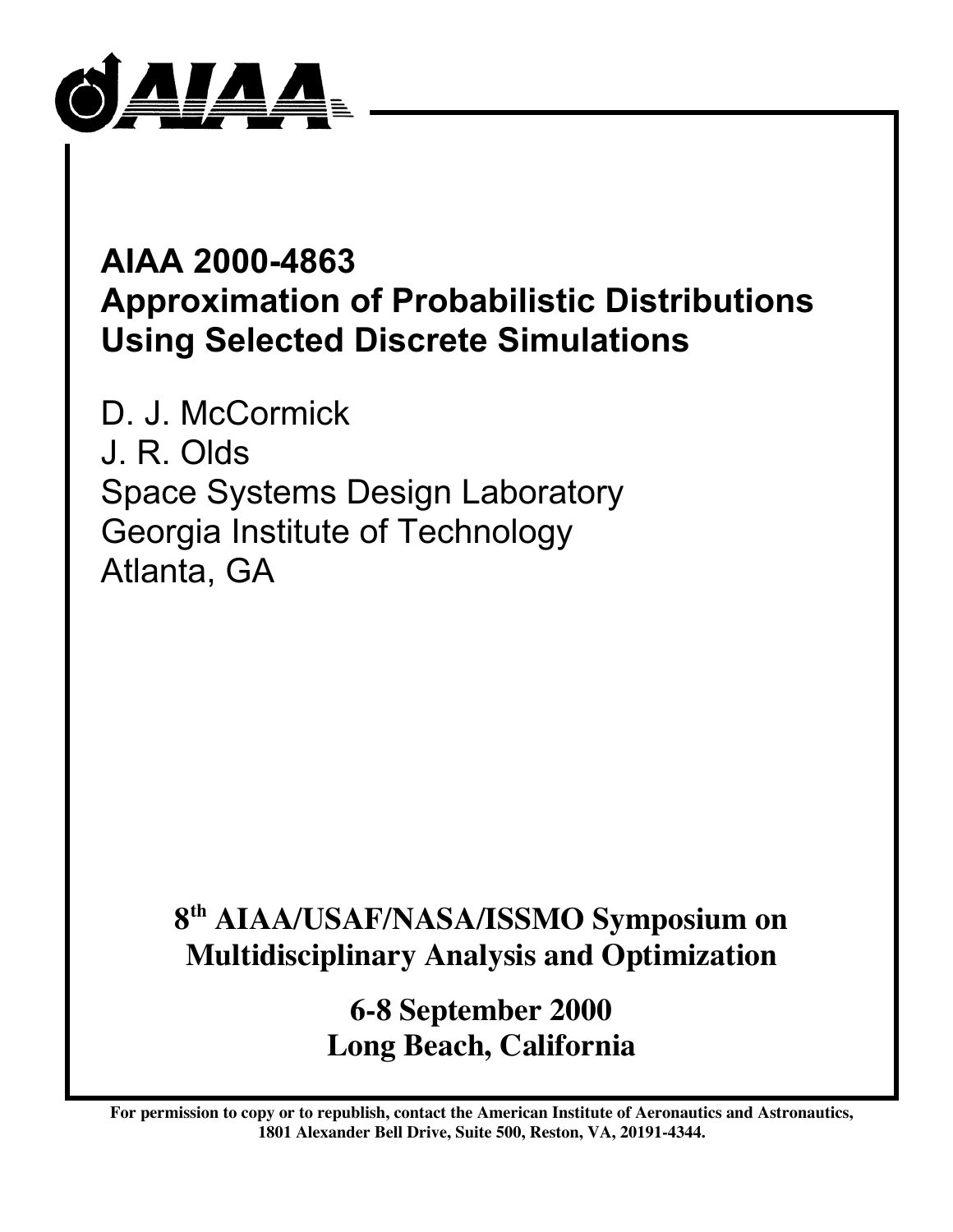# **Approximation of Probabilistic Distributions Using Selected Direct Simulations**

David J. McCormick † Dr. John R. Olds †† Space Systems Design Laboratory School of Aerospace Engineering Georgia Institute of Technology, Atlanta, GA 30318-0150

#### **ABSTRACT**

The goal of this research is to find a computationally efficient and easy to use alternative to current approximation or direct Monte Carlo methods for robust design. More specifically, a new technique is sought to use selected deterministic analyses to obtain probability distributions for analyses with large inherent uncertainties.

Two techniques for this task are investigated. The first uses a design of experiments array to find key points in the algorithm space upon which deterministic analyses will be performed. An expectation value error minimization routine is then used to assign discrete probabilities to the individual runs in the array based on the joint probability distribution of the inputs. This creates a representative distribution that can be used to estimate expectation values for the output distribution.

The second technique uses a similar error minimization algorithm, but this time alters the location of the points to be sampled from the function space. This means that for every change in input variable distribution, the algorithm will generate a table of runs at input locations that minimize the error in expectation values.

The advantages of these techniques include a small time savings over approximation or direct Monte Carlo methods as well as elimination of numerical noise due to random number generation. This noise will be shown to be a hindrance when converging multiple Monte Carlo analyses. In addition, when the variable location sampling point algorithm is used, this takes away the arbitrary task of defining levels for the input variables and provides enhanced accuracy.

# **NOMENCLATURE**

 $C_A$  contributing analysis

| CA             | contributing analysis                      |
|----------------|--------------------------------------------|
| <b>CCD</b>     | central composite design                   |
| c.g.           | center of gravity                          |
| DP             | discrete probability                       |
| EC&D           | electric conversion and distribution       |
| <b>FPI</b>     | <b>Fast Probability Integration</b>        |
| GLOW           | gross liftoff weight                       |
| $I_{sp}$       | specific impulse                           |
| <b>ISS</b>     | International Space Station                |
| <b>KSC</b>     | <b>Kennedy Space Center</b>                |
| МC             | Monte Carlo                                |
| MR             | mass ratio (liftoff mass / burnout mass)   |
| OMS            | orbital maneuvering system                 |
| $p_f$          | propellant mass fraction                   |
| <b>POST</b>    | Program to Optimize Simulated Trajectories |
| <b>RCS</b>     | reaction control system                    |
| <b>RSE</b>     | response surface equation                  |
| SSTO           | singe stage to orbit                       |
| $T_{\rm vac}$  | vacuum thrust                              |
| <b>TRF</b>     | technology reduction factor                |
| $\hat{\mu}$    | sample mean                                |
| $\hat{\sigma}$ | sample standard deviation                  |
|                |                                            |

# **INTRODUCTION**

#### Background and Motivation

Current aerospace vehicle conceptual multidisciplinary design is typified by deterministic design methods. These methods ignore important design uncertainty information. Designers are often required to make a "best guess" estimate of a key design parameter thus losing critical knowledge of the range of uncertainty that might be present in a subsequent dataset. Conceptual launch vehicle design (Fig. 1) is one area particularly interested in this design uncertainty (Ref. 1.)

Risk is one type of information that is important to know, yet is usually not quantified. Risk in this case refers to the effect of uncertainty on the

<sup>†</sup> *- Graduate Research Assistant, School of Aerospace Engineering, Student member AIAA.*

<sup>††</sup> *- Assistant Professor, School of Aerospace Engineering, Senior member AIAA.*

Copyright ©2000 by John R. Olds and David J. McCormick. Published by the American Institute of Aeronautics and Astronautics, Inc. with permission.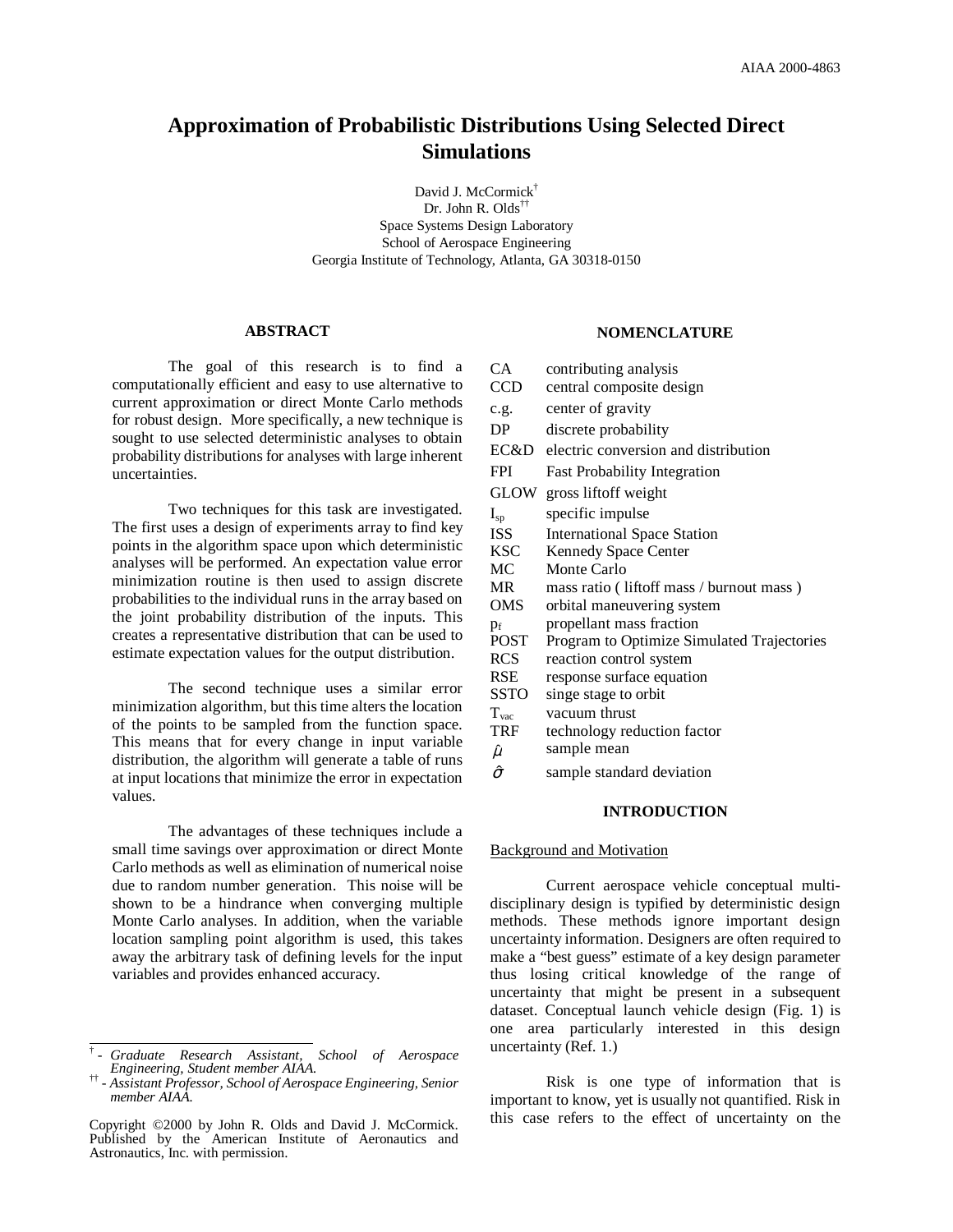performance of a design. When program planning and risk reduction activities are undertaken for an aerospace project, knowing the amount and sources of risk in a design should result in more efficient programs.



*Figure 1 – Example of Reusable Launch Vehicle Conceptual Design*

Another related quantity is design maturity. By carrying through appropriate levels of uncertainty in the design, appropriate confidence in that design's performance can be expressed. This brings more realism and a heightened awareness of the lack of design maturity to conceptual design.



*Figure 2 – Response Surface Equation*

Current methods for robust conceptual design are typically direct Monte Carlo (MC) methods either operating directly on an engineering simulation or an a fast approximation of the true engineering simulation. The latter is called a "meta-model" and is typically a polynomial approximation or response surface equation fit to selected data produced by the true engineering simulation (Fig. 2.) Monte Carlo methods use random inputs selected from assumed input distributions to obtain estimates of the output distributions and associated statistical characteristics. The MC analysis must be run on the order of 10,000 times to obtain output distributions.

To convey probabilistic information, a metamodel must still be combined with a Monte Carlo simulation and again numerical noise is present due to the use of pseudo-random number generation.

#### Research Goal

The goal for this research is to create a new method for probabilistic analysis that improves on current techniques. This new method should be fast, accurate and has low numerical noise. While speed and accuracy are obviously positive attributes, the goal for the method to have low numerical noise is so that it can be useful in an iterative multidisciplinary design environment. The generation of gradients is on task that requires low noise.

### **METHODOLOGY**

#### Overall Concept

The technique presented consists of selecting a small number of discrete points representing samples from an input probability distribution and use them in a deterministic engineering simulation to approximate the entire resultant output probability distribution. Key statistical parameters (mean, standard deviation, etc.) are also desired.

The first step is to represent the input distribution as discrete points. Each of these points has a probability associated with it. Both the location and probability values can be selected so as to either minimize or drive to zero the error in selected expectation values between the discrete points and the actual distribution.

The expectation value of a function  $E(g(x))$  is the weighted mean of  $g(x)$  where the weights are the probabilities of each point x in a discrete distribution (Ref. 2.)

Fig. 3 shows a one-dimensional example of the point selection process. These points can be used to find expectation values that represent important properties of the input distribution, such as mean, standard deviation and skew. Higher accuracy in the input distribution model should translate to higher accuracy in the output distribution model.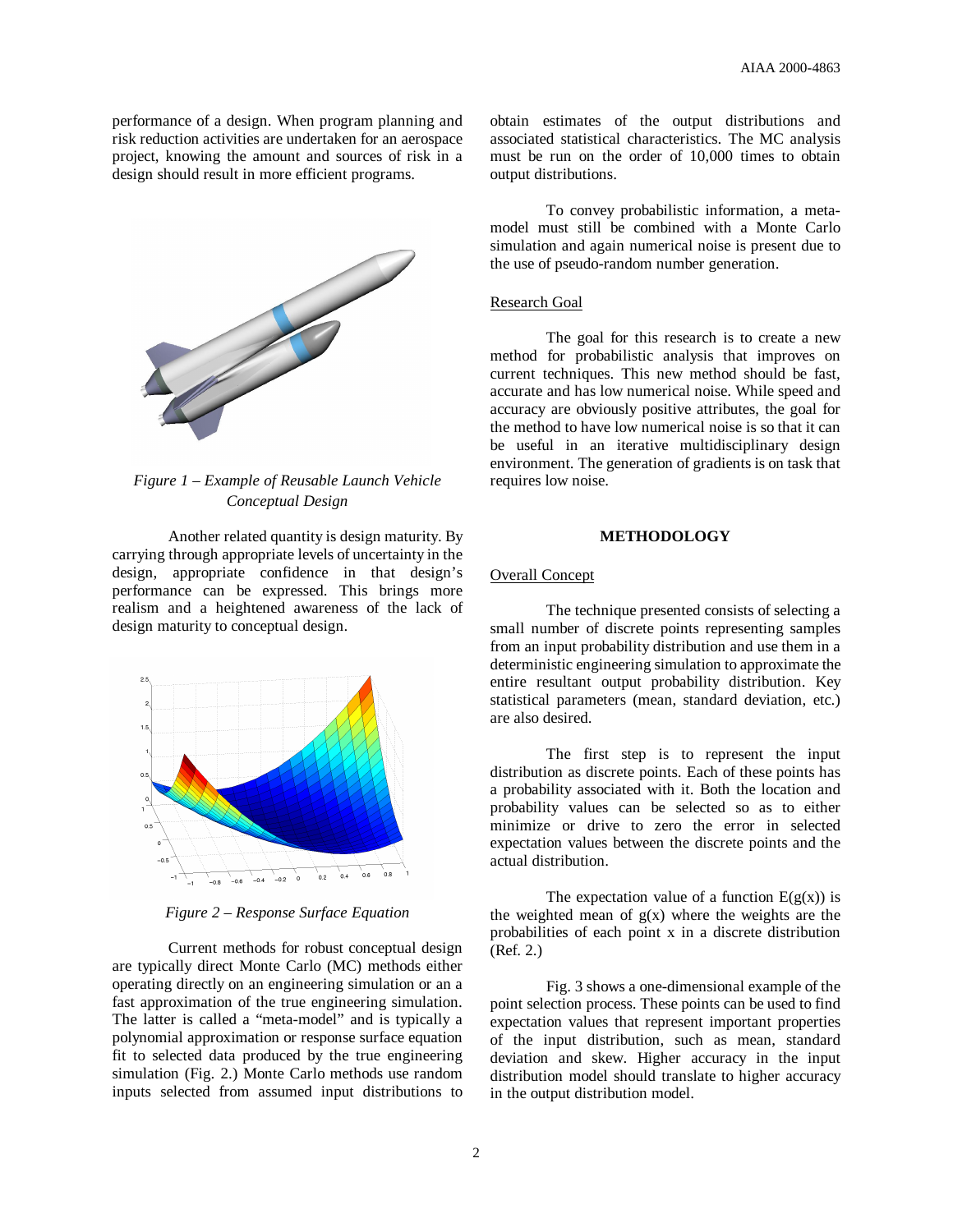Because the probability of a set of inputs occurring is equal to the probability of the associated result occurring, the probabilities of each of the outputs is known. These discrete points can then be evaluated to obtain estimates of the output distribution properties using the expectation values of the discrete output distributions. Again, these can include mean, variance, skew, etc. It is important to note that these properties have been obtained non-stochastically and should have low numerical noise.



*Figure 3 – Discrete Point Representation of an Input Distribution*



Fixed-Location Method

*Figure 4 – Three Variable Central Composite Design*

The first technique to be introduced for this paper is a fixed-location method. It utilizes a central composite design (CCD) experiment array to determine the sampling point locations for the input distribution model. A three dimensional example of the sampling points is shown in Fig. 4. The cube corners form a two level full factorial, while the points radiating from the center are referred to as "star points." These typically extend past the upper and lower bounds of the two-level full factorial. This central composite should span an appropriate amount of the input distribution variables so that a reasonably accurate representation of the distribution is possible.

The input distribution properties are then matched by varying the probabilities of the individual points in the discrete model. The technique used for this is analogous to least squares curve fit matching. The problem statement for this is given in Equation 1.

$$
\underset{\vec{p}}{\text{Min}}\left\|A\vec{p} - \vec{E}\right\|_2\tag{1}
$$

The  $\vec{E}$  vector contains expectation values for polynomial terms corresponding to the properties of the input distribution. It expresses the properties of the input distribution. It is important that one of the g polynomial terms be unity so that the probabilities of the points in the model add up to one. The matrix *A* contains the locations of the points in the model expressed in rows corresponding to the polynomial terms expressed in  $\vec{E}$ . A description of these arrays is found in Equations 2 and 3. The columns of *A* correspond to each of the m sample points. The  $\vec{p}$ vector contains the probabilities of each of the m points in the model to be determined by the minimization.

$$
\vec{E} = \begin{bmatrix} E(g_1(\vec{x})) \\ E(g_2(\vec{x})) \\ \vdots \\ E(g_n(\vec{x})) \end{bmatrix}
$$
 (2)

$$
A = \begin{bmatrix} g_1(\vec{x}_1) & g_1(\vec{x}_2) & \cdots & g_1(\vec{x}_m) \\ g_2(\vec{x}_1) & g_1(\vec{x}_2) & g_2(\vec{x}_m) \\ \vdots & \vdots & \ddots & \vdots \\ g_n(\vec{x}_1) & g_n(\vec{x}_2) & \cdots & g_n(\vec{x}_m) \end{bmatrix}
$$
(3)

The vector *p* is found using a QR factorization minimization of the form shown in Equations 4 - 7.

$$
Min\limits_{\vec{p}}\Big\|A\limits_{mxn}\vec{p}-\vec{E}\Big\|_2 = Min\Big\|QR\vec{p}-\vec{E}\Big\|_2
$$
\n(4)

$$
Min_{\vec{p}}\left\|QR\vec{p} - \vec{E}\right\|_2 = Min \left\|Q(R\vec{p} - Q^T\vec{E})\right\|_2 \tag{5}
$$

Because *Q* is orthogonal, Equation 5 is equivalent to Equation 6.

3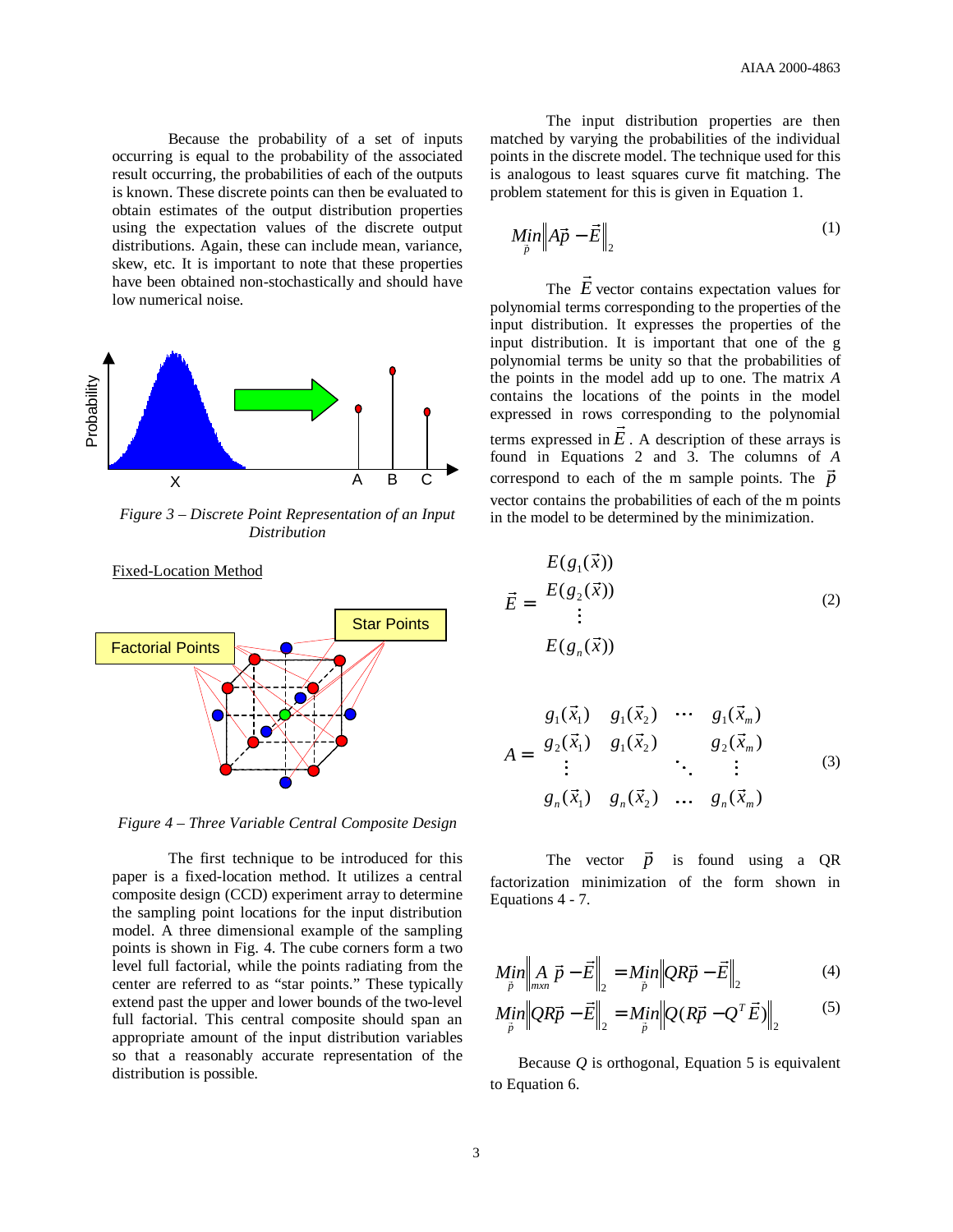$$
\underset{\vec{p}}{\text{Min}} \left\| \begin{pmatrix} \left(Q^T \vec{E} \right)_{1...n} \\ \left(Q^T \vec{E} \right)_{n+1...m} \end{pmatrix} - \begin{pmatrix} R\vec{p} \\ 0 \end{pmatrix} \right\|_2 \tag{6}
$$

so

$$
R\vec{p} = \left(Q^T\vec{E}\right)_{1...n} \tag{7}
$$

solves the minimization. This is because the only variable is the  $\vec{p}$  vector and it cannot affect the  $(n+1)$ <sup>th</sup> through m<sup>th</sup> equations. Also, to avoid singularity problems, it is important that the polynomial terms chosen for use as expectation values be linearly independent and that sample points are not repeated in the discrete model.

Once the probabilities are determined, the sample points can be evaluated. This gives the response and each of the corresponding probabilities. For the three dimensional CCD shown in Fig. 4, a sample response distribution would resemble Fig. 5. Note that each of the input point probability values corresponds to a value for the response.



*Figure 5 – Final Output Response of a Fixed Location Discrete Probability Method Using a Central Composite Design*

#### Variable Location Method

The second technique for this paper uses both variable sample point locations and probabilities in its input distribution model. This has an advantage in that the user does not need to arbitrarily set the locations of the sample points. It also has the advantage of additional degrees of freedom when minimizing the error to the target input distribution expectation values. This means that more distribution matching accuracy can be carried through the analysis with fewer points when compared to the fixed location method.

For this method, the input distributions are assumed to be independent. This simplifies identifying sample points a great deal. Each of the sample point

settings can be found independently for each variable's input distribution, then combined to form a fullfactorial design. This idea is illustrated in Figure 6.



*Figure 6 – Variable Location Point Generation*

For each of the variable input distributions, the locations and probabilities of the sample points must be determined. In order to maximize the amount of input distribution property information carried through the analysis, this particular method drives the error in the selected expectation values to zero.

For each of the variables, there are four degrees of freedom. That means that all expectation values up to cubic can be matched by the method. Consequently, mean, variance and skewness can all be represented. The problem to be solved to find the location and probabilities of the sample points is defined by Equations 8 and 9.

$$
\vec{f} = \begin{pmatrix} p_1 + p_2 - 1 \\ p_1 x_1 + p_2 x_2 - E(x_{\text{impudist}}) \\ p_1 x_1^2 + p_2 x_2^2 - E(x_{\text{impudist}}^2) \\ p_1 x_1^3 + p_2 x_2^3 - E(x_{\text{impudist}}^3) \end{pmatrix} = \vec{0}
$$
 (8)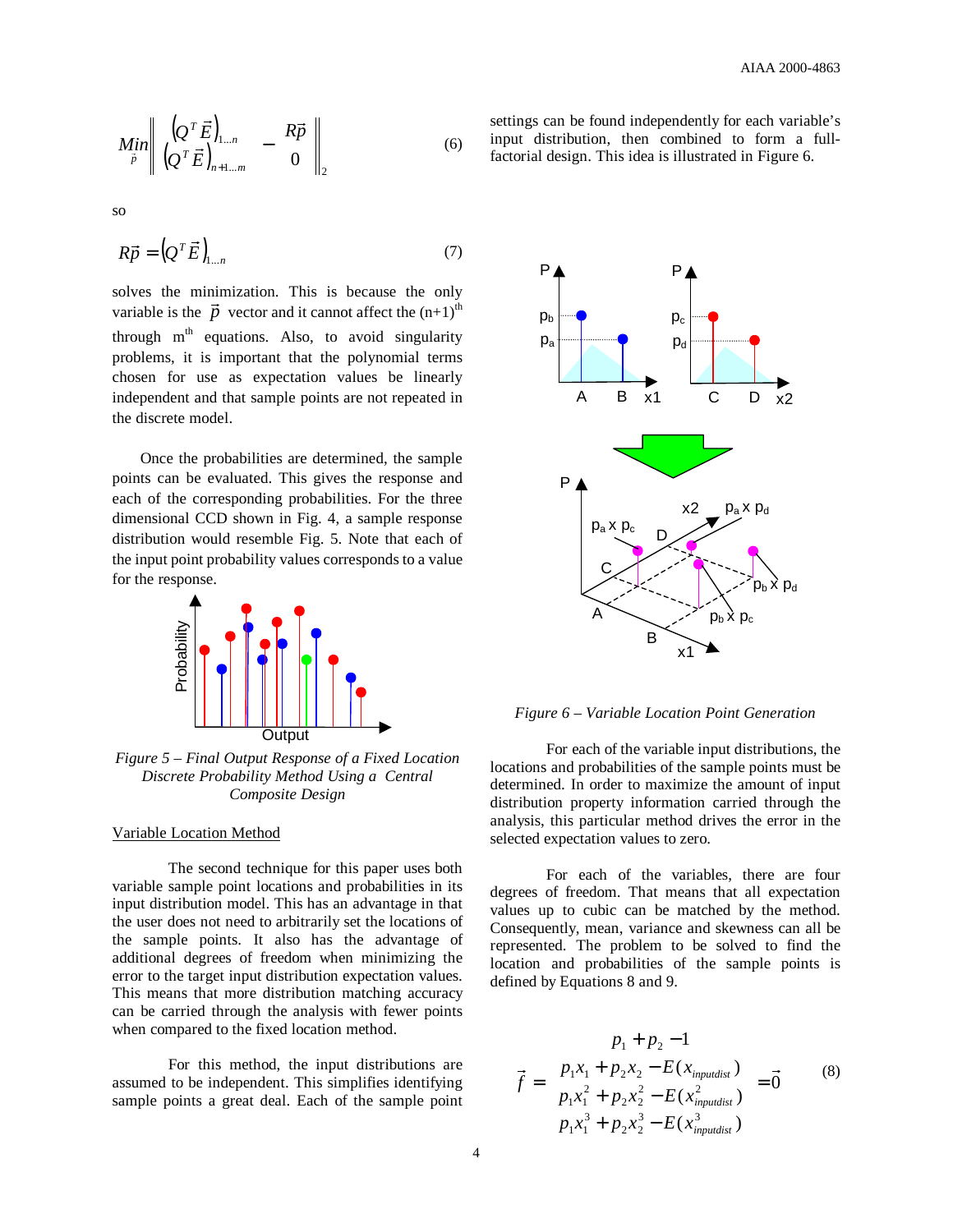This is equivalent to:

$$
\vec{f} = \begin{pmatrix} p_1 x_1 + (1 - p_1) x_2 - E(x_{\text{impudist}}) \\ p_1 x_1^2 + (1 - p_1) x_2^2 - E(x_{\text{impudist}}^2) \\ p_1 x_1^3 + (1 - p_1) x_2^3 - E(x_{\text{impudist}}^3) \end{pmatrix} = \vec{0}
$$
 (9)

From this point, a Newton-Rhaphson multivariate root finding method is employed to solve the nonlinear set of equations. As a practical note, initial guess is very important. For most cases encountered by this study, an initial guess of the mean plus and minus one standard deviation is sufficient for  $x_1$  and  $x_2$ , the high and low sample points. An initial guess of 50% for  $p_1$  is also effective.

Once the inputs are combined to form a twolevel full factorial design (Fig. 6,) the deterministic analysis finds the response corresponding to each of the sample points. Again the input probabilities are used along with this response to find the output parameters of interest.

#### Model for Launch Vehicle Sizing

For a test of these methods, an iterative sizing algorithm is used. Because probabilistic sizing is different from deterministic sizing, definition and description of this algorithm is required.

In this case, a simple two-analysis sizing technique is used. The first contributing analysis (CA) is Weights and Sizing. In a deterministic environment, this analysis changes the mold-line size of the launch vehicle until the vehicle's mass ratio (MR) matches the mass ratio reported by the trajectory analysis. This is commonly done photographically so as to minimize the aerodynamic coefficient change between iterations. Stage MR is related to stage propellant mass fraction  $(p_f)$  by Equation 10. For high propellant fraction vehicles, MR is a more convenient metric and will be used from this point forward.

$$
\frac{mass_{lipoff}}{mass_{burnout}} = MR = \frac{1}{1 - p_f}
$$
(10)

For probabilistic analysis, it is still convenient to use the vehicle size as a control variable. However, a probabilistic trajectory analysis yields a distribution of MR, not a single value. There are also internal uncertainties in the weights and sizing analysis that yield a probability distribution of available MR.

To reconcile this problem, an error variable is created that is the difference of the available and required MR's. At this point a decision must be made as to the desired confidence level of the analysis. This number should be related to the acceptable program risk. Using the decided confidence level, the size of the vehicle is altered until the percentile corresponding to the desired confidence level of MR error is driven to zero (Fig. 7.) For example, a 90% confidence level corresponds to a 90% chance that this size vehicle will either meet or exceed mission requirements.



*Figure 7 – Probabilistic Weights and Sizing Algorithm*

The probabilistic trajectory analysis is more straightforward. Here, internal uncertainty variables are combined with the distributions reported from weights and sizing to generate a distribution of optimized MR. A diagram of this iteration is in Fig. 8.

This system is iterated until the MR\_required distribution converges.



*Figure 8 – Conceptual Sizing Iteration*

#### **TEST PROCEDURE AND RESULTS**

To test these methods, two separate examples were run. The first involved a single deterministic analysis to compare the accuracy of several methods. The second was an iteration test to primarily determine the importance of noise in probabilistic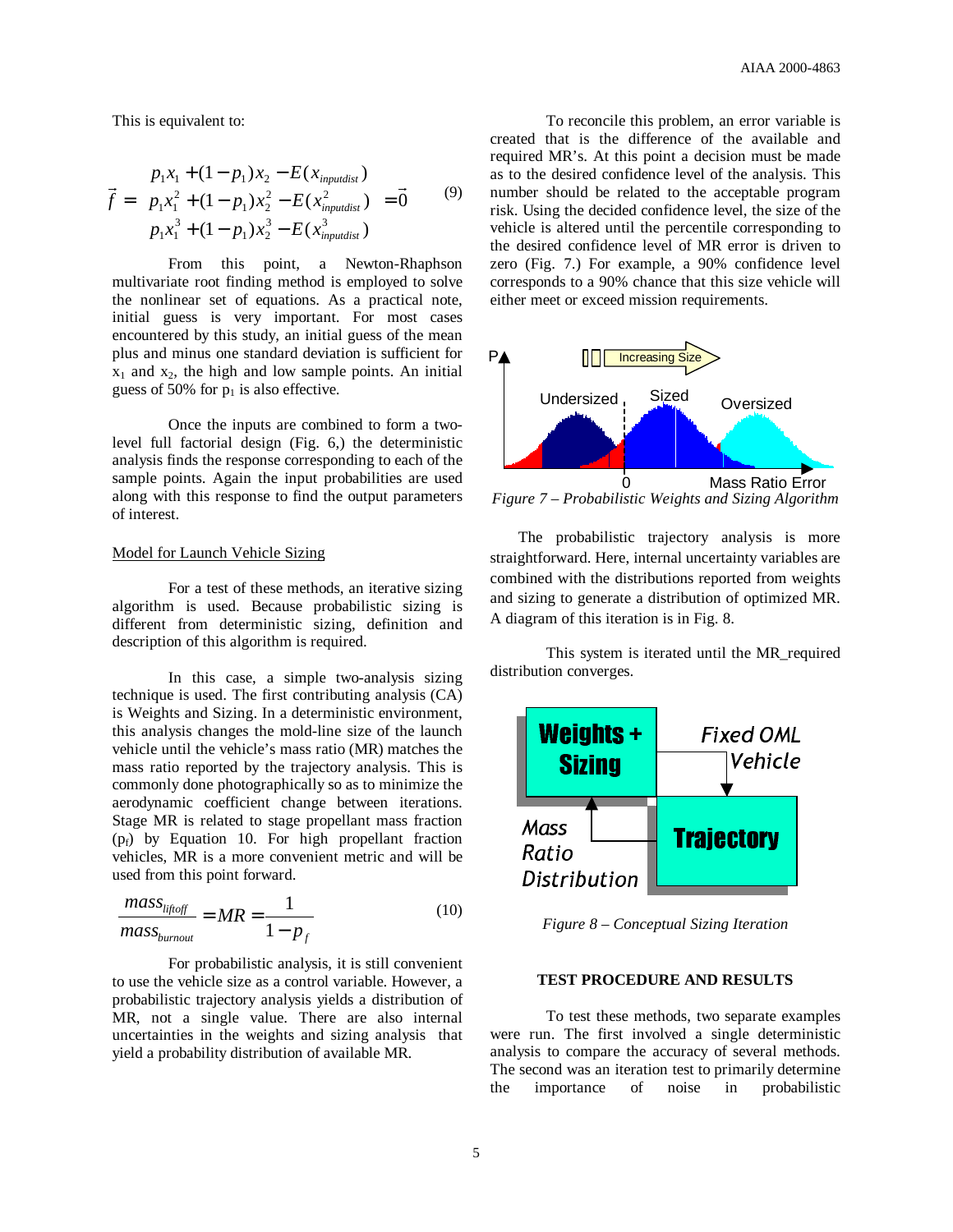multidisciplinary sizing. This test also provides a practical example of probabilistic sizing. This section describes the procedure and results of both tests.

# Single Analysis Test

One relatively computationally intensive part of conceptual launch vehicle design is trajectory analysis. Because of this, it is an ideal candidate for testing probabilistic approximation methods. Program to Optimize Simulated Trajectories (POST, Ref. 3) was used for this test. The trajectory for testing was a three dimensional, single-stage-to-orbit (SSTO) rocket traveling to an International Space Station (ISS) transfer orbit. Fig. 9 illustrates this.



*Figure 9 – Test Trajectory Parameters*

Three noise variables were selected for the test. They were:

- Drag: a multiplier on the vehicle drag to reflect uncertainty in vehicle aerodynamic coefficients.
- Vacuum thrust  $(T_{\text{vac}})$ : a multiplier on the vehicle vacuum thrust to simulate possible engine underperformance.
- $I_{sp}:$  varied to reflect uncertainty in engine efficiency.

These variables were given triangular input distributions corresponding to Table 1. For this type of distribution, the probability density varies linearly from zero at the minimum and maximum to a most likely point somewhere between the min and max.

| Table 1 - Trajectory Input Distributions |  |  |  |
|------------------------------------------|--|--|--|
|                                          |  |  |  |

|              | Minimum | Most Likely | Maximum           |
|--------------|---------|-------------|-------------------|
| Drag Mult.   | 80%     | 100\%       | 120%              |
| Thrust Mult. | 95%     | 100%        | 105%              |
| Isp          | 449 sec | 451.5 sec   | $453 \text{ sec}$ |

#### *Monte Carlo Analysis*

Four different simulations were performed. First was a direct Monte Carlo analysis on POST. This was used as the reference for the other approximation methods. This technique was chosen as a reference because it did not rely on an approximation assumption for analysis. Because of this, it was the most straightforward analysis, but also the most computationally intensive. First, a table of 10,000 randomly selected input settings from the distributions described above were generated. Next, these randomly generated points were run and the output properties measured.

#### *Response Surface – Monte Carlo Analysis*

The first approximation method tested was and is a common technique for robust simulation. The first step was to create a meta-model of the analysis. In this case, a quadratic response surface equation was created for the three noise variables. This was accomplished by sampling from a CCD and then performing a leastsquares curve fit on the results.

Next, a 10,000 run Monte Carlo analysis was run on the RSE. Output distribution properties could then be calculated in the same manner as in the direct Monte Carlo test.

#### *Fixed-Location Sampling Method*

The first of the new methods tested for this paper was the fixed-location discrete probability technique. For sampling points, this used the same CCD as the Response Surface – Monte Carlo technique. Equation 10 shows the expectation values that were used for input distribution probability matching. The  $E$  vector is explained in the previous section on methodology.

$$
\vec{E} = \begin{bmatrix}\nE(1) = 1 \\
E(x_1) \\
E(x_2) \\
E(x_3) \\
E(x_1x_2x_3) \\
E(x_1x_2) \\
E(x_1x_3) \\
E(x_2x_3) \\
E(x_2^2) \\
E(x_2^2) \\
E(x_1^2)\n\end{bmatrix}
$$
\n(10)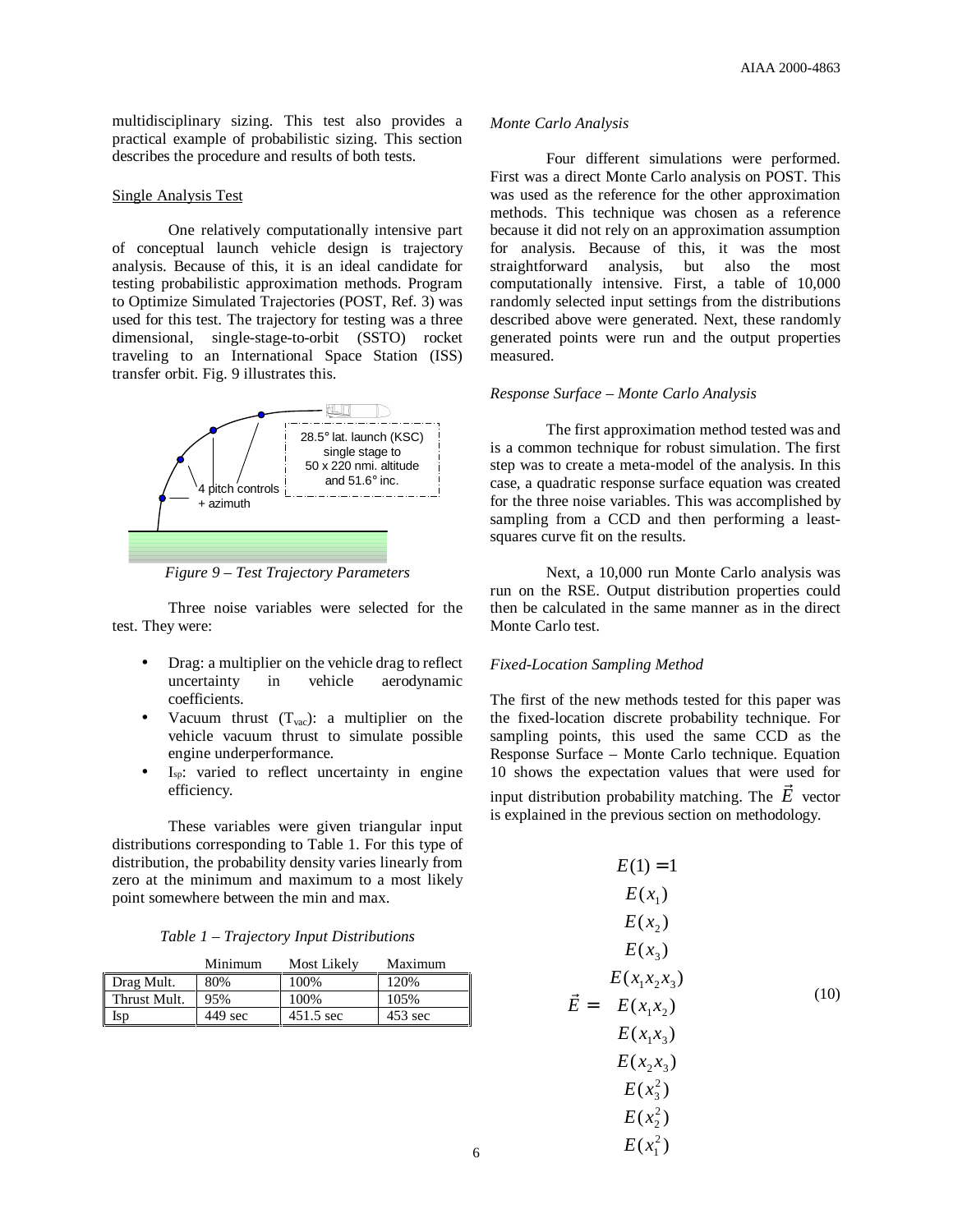# *Variable Location Method*

The variable location method was executed as described in the methodology section with no additional assumptions. The uncertainty variables were identical to the other tests.

# Single Analysis Test Results



*Figure 11 – Direct Monte Carlo Test Results*

The first step is to gauge the reference distribution. Fig. 11 shows the output MR distribution for a direct Monte Carlo simulation. It should be noted that this required 10,000 fully optimized trajectory runs, and for most organizations is too computationally intensive a technique for use in a fast-response multidisciplinary environment. For example, the analysis for this paper took approximately eight days using two SGI Octane workstations running in parallel.

This test seems to show reasonable MR numbers as well as a well-formed distribution. The values of mean and standard deviation shown in the corner indicate the target values for the other analyses.

#### *Response Surface – Monte Carlo Analysis Result*

Figs. 12 and 13 show a reasonable correlation between the response surface and the direct analysis when it comes to approximating the mean of the distribution. However, it is slightly less accurate at measuring standard deviation than the two discrete sampling point methods. Fig. 13 shows a normal distribution probability density function (PDF) plotted using the test results for mean and standard deviation.

The RSE method is not discernable from the direct Monte Carlo in this context.

Because the RSE can be quickly calculated, it might make sense to do more than 10,000 runs to try to improve the accuracy of the technique. One consideration is that 10,000 runs on the polynomial response surface does take on the order of 30 seconds using a 500 megahertz Pentium III IBM-compatible PC. Increasing this would increase this time to a point where the expense of the method would not really be comparable to the others, which have negligible postprocessing expense. Increasing to 30,000 runs does improve the accuracy, but it is still not as close on standard deviation as the two-level variable location discrete probability method.



*Figure 12 – Plot of Mean MR vs. Standard Deviation*



*Figure 13 – Normal Distribution Probability Density Function of Test Results*

Fig. 13 puts these results in perspective, however. As evidenced by the plotted normal distribution approximation for all of the methods, the RSE – MC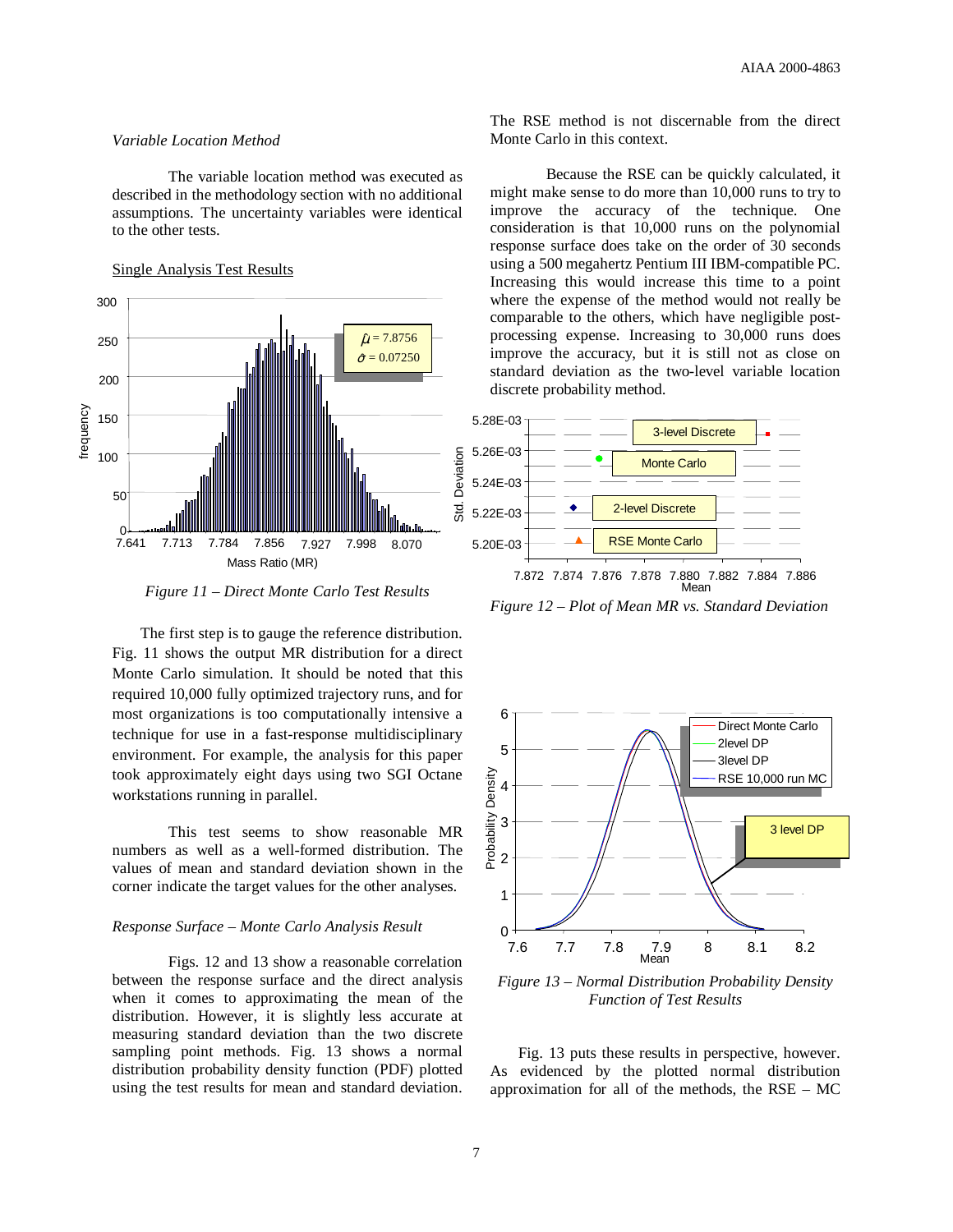method is one of the techniques that falls on top of the direct Monte Carlo distribution in this figure. The difference in standard deviation is not visible from this perspective.

#### *Variable Location Test Result*

This technique is the closest to the Monte Carlo reference distribution. Figs. 12 and 13 show this clearly. It has both good mean and standard deviation accuracy while at the same time requiring the fewest number of runs.

The major disadvantage of this technique is that it requires re-running the deterministic analysis sampling set every time the input distributions change. This is acceptable for a "once-through" analysis, but could become cumbersome in an iterative situation.

However, due to its low number of sample points and high accuracy, this is still a powerful tool for many situations. Even iterative analyses might still make use of this technique if alternatives have noise that is too high.

# *Fixed Location Test Result*

There appears to be significant error in the mean of the output distribution using the fixed location method. The cause of this error is not readily identifiable, and otherwise the method appears to be accurate. This distribution is the offset curve in Fig. 13. One advantage is that it is the closest in standard deviation, however as Fig. 13 illustrates, this is not enough to make up for its mean error.

|                        | POST runs | MR mean   | MR std. dev.            |
|------------------------|-----------|-----------|-------------------------|
| Direct Monte Carlo     | 10,000    | 7.8756    | $5.2558x10^{-3}$        |
| RSE – Monte Carlo      | 15        | 7.8745    | $5.2033 \times 10^{-3}$ |
| Rel. error from MC     |           | $0.014\%$ | 1.0%                    |
| 2 level discrete prob. | 8         | 7.8742    | $5.2241 \times 10^{-3}$ |
| Rel. error from MC     |           | 0.018 %   | 0.60%                   |
| 3 level discrete prob. | 15        | 7.8843    | $5.2714x10^{-3}$        |
| Rel. error from MC     |           | 0.11%     | 0.30%                   |

If the accuracy can be improved, this should be a very powerful tool for iterative analysis. While it requires more runs than the variable location method, it

does not need to be rerun, as long as the input distributions are within the range of the original sample points. In this way, it is similar to response surface methods, but with less iterative noise. This could be a great advantage in future iterative systems.

### Iteration Test

An example launch vehicle was sized to determine the suitability of probabilistic analysis in a multidisciplinary environment.

The vehicle sized was a wing-body reusable rocket third generation technology SSTO. The concept is a simple wing-body with a cylindrical propellant tanks and oxidizer tank aft layout. It features five high thrust-to-weight ratio liquid oxygen/ liquid hydrogen (LOX/LH2) rocket engines mounted in a cluster at the rear of the craft. The payload is carried centrally, near the vehicle center of gravity (c.g.), giving it a small c.g. travel between payload-in and payload-out conditions. Other design features include wingtip mounted fins for lower induced drag and greater control authority, cylindrical tanks with elliptical domes for low structural weight and a set of hydrogen ducted fan landing engines for landing abort capability.



*Figure 10 – Example Vehicle For Iteration Test*

For the iteration test, the sizing algorithm described in the methodology section was used. More specifically for the Weights and Sizing analysis, a direct Monte Carlo simulation was used. There were two reasons for this decision.

First, there were thirty uncertainty variables. These are described in the Appendix. This would mean over a billion runs if any of the approximation methods mentioned above were to be used.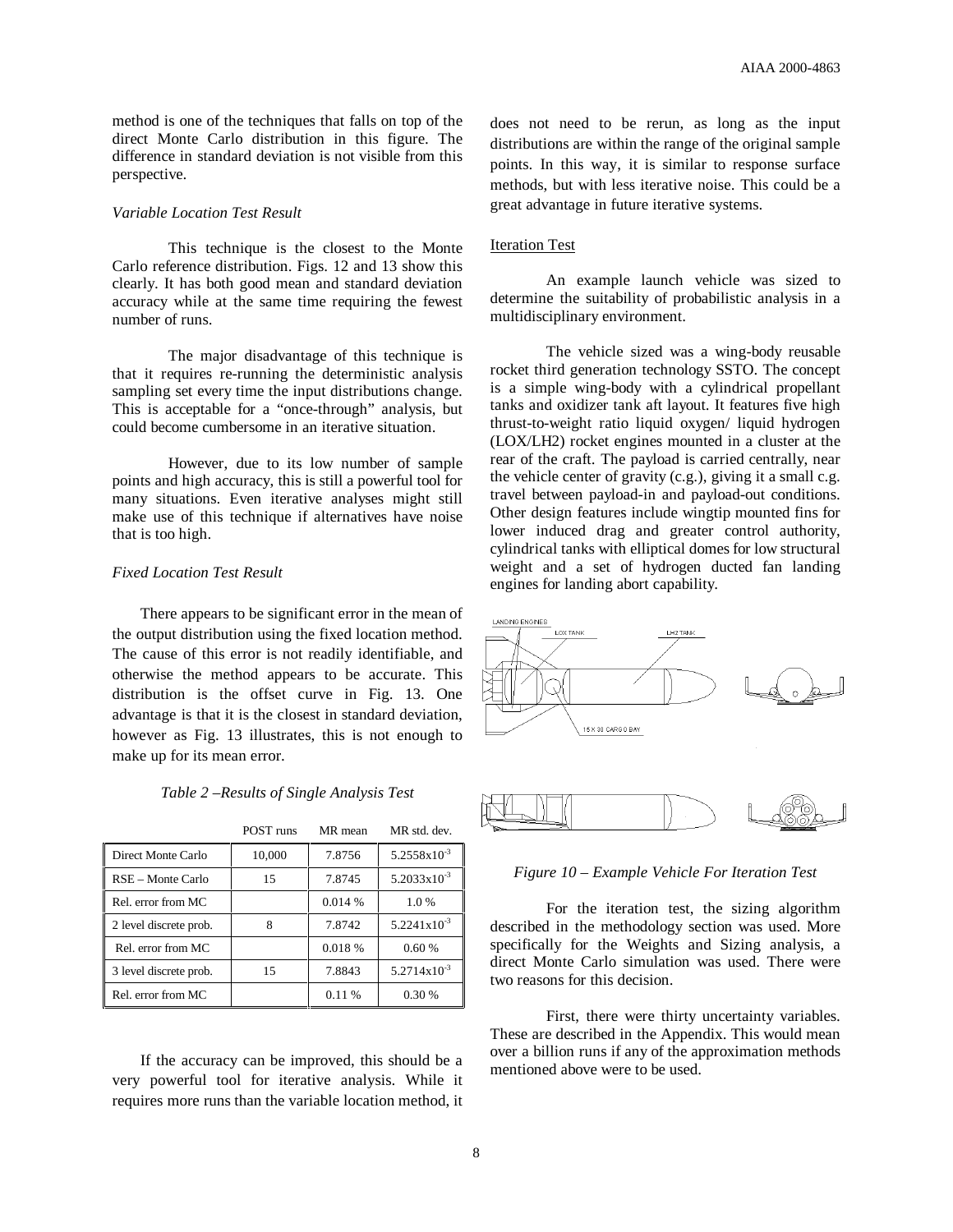Second, using the Monte Carlo would test the hypothesis that the noise in a Monte Carlo analysis would hinder convergence in a multidisciplinary system.

For the trajectory analysis, the variable location discrete probability sampling method was used. Because of the lower level of uncertainty than the weights and sizing, an approximation method could be used. As will be shown later, this sampling method proved to be the most accurate. The trajectory analysis was identical to the one in the single analysis test, except for the inclusion of a probability distribution for gross liftoff weight (GLOW.)

### **Iteration Test Results**

The main interests in the results of this test are convergence speed and numerical noise caused by iterating probabilistic analyses.

Fig. 14 shows a convergence rate similar to deterministic analyses. However, what is more difficult to see is the noise in the solution. Iterations three and four do not have changes that are discernable by the root finding method used to size the vehicle. This is due to noise in the Monte Carlo analysis. This creates a problem because the MR distribution has not yet converged to the level of precision (five significant figures) typically expected of the deterministic version of this sizing exercise. It had only achieved three significant figures of convergence at this point.



*Figure 14 – Convergence History of Iteration Test*

#### *Table 3 – Iteration History*

| <b>Mass Ratio Distribution</b> |         |             |         |               |
|--------------------------------|---------|-------------|---------|---------------|
| Iter.                          | Minimum | Most Likely | Maximum | Avg. % Change |
| 0                              | 8.3     | 8.4         | 8.5     | N/A           |
|                                | 7.6714  | 7.8299      | 8.0214  | 6.7%          |
| 2                              | 7.7057  | 7.8559      | 8.0584  | 0.41%         |
| 3                              | 7.7008  | 7.8605      | 8.0542  | 0.058%        |
|                                | 7.7042  | 7.8537      | 8.0566  | 0.053%        |

This illustrates both an advantage and a problem with Monte Carlo based probability analysis. The advantage is that many times, the number of variables is so large that most organized sampling methods simply explode in the number of runs required. The disadvantage is noise.

*Table 4 – Final Results of Iteration Test*

|                      | Mean        | Std. Dev.   |
|----------------------|-------------|-------------|
| Dry Weight           | 168,405 lb. | 3,679 lb.   |
| Gross Liftoff Weight | 1,726 Klb.  | $4,263$ lb. |
| Length               | 149 ft.     | N/A         |
| Width                | $30$ ft.    | N/A         |
| Wingspan             | $102$ ft.   | N/A         |
| Mass Ratio           | 8.0633      | 0.1296      |

The types of results this analysis can generate are shown in Fig. 15 and Table 4. These show distributions for the vehicle weights, and a single value for the vehicle's physical dimensions. This is due to the sizing technique discussed before.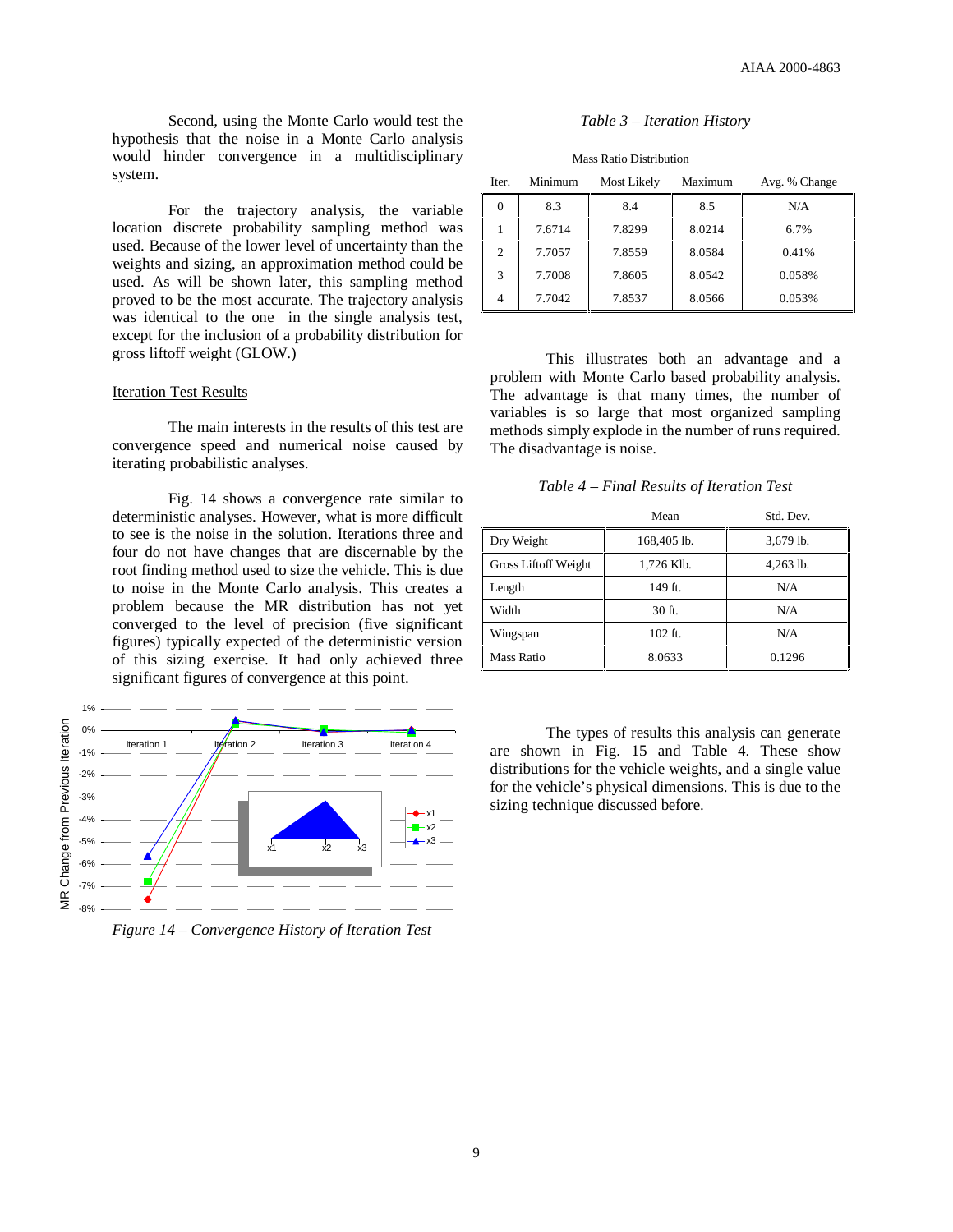

*Figure 15 – Weight Results of Iteration Test*

# **CONCLUSIONS**

Several conclusions can be drawn from the results of the tests generated above.

- 1. Two new methods for determining the uncertainty through deterministic analyses were presented. Along with them, two examples were given for the use of these methods. Useful information about the robustness of a launch vehicle concept was extracted and the one of the methods was tested in practical application.
- 2. This technique promises to remove the burden of overly precise WER's, provided they can be interfaced with other probabilistic methods. This should also yield appropriate risk information.
- 3. The variable location discrete probability method was shown to have advantages in speed, accuracy and generality. Generality was shown in that the technique required little definition before it could be adapted to the example problems.
- 4. Numerical noise was shown to be an issue with iterative stochastic analyses. It proved to be a hindrance to convergence to the desired level of

precision. Potential ways of solving this problem are presented in the Future Work section of this paper.

5. Currently, problems with large uncertainty cause sampling schemes that are too large. One possible way to reduce this number would be a screening array to find the variables that contribute most to the response.

# **FUTURE WORK**

- 1. Find a way to improve the accuracy of the fixed location discrete probability sampling method. There are a number of ways to improve this estimate, such as changing the expectation value model, experiment design, etc.
- 2. Find a way to reduce the number of sample points required for large problems. This the major disadvantage of all the approximation methods presented in this paper.
- 3. Test other probability estimating techniques, such as Fast Probability Integration (FPI, Ref. 4) for their applicability to launch vehicle systems design. This should be done in a fully iterative environment with an eye to computational expense.
- 4. Test the discrete probability sampling technique on problems other than trajectory. This should reveal additional advantages and disadvantages to the different methods.
- 5. Attempt to integrate this method into several multidisciplinary design environments, including Collaborative Optimization (Ref. 5), Optimization Based Decomposition, etc.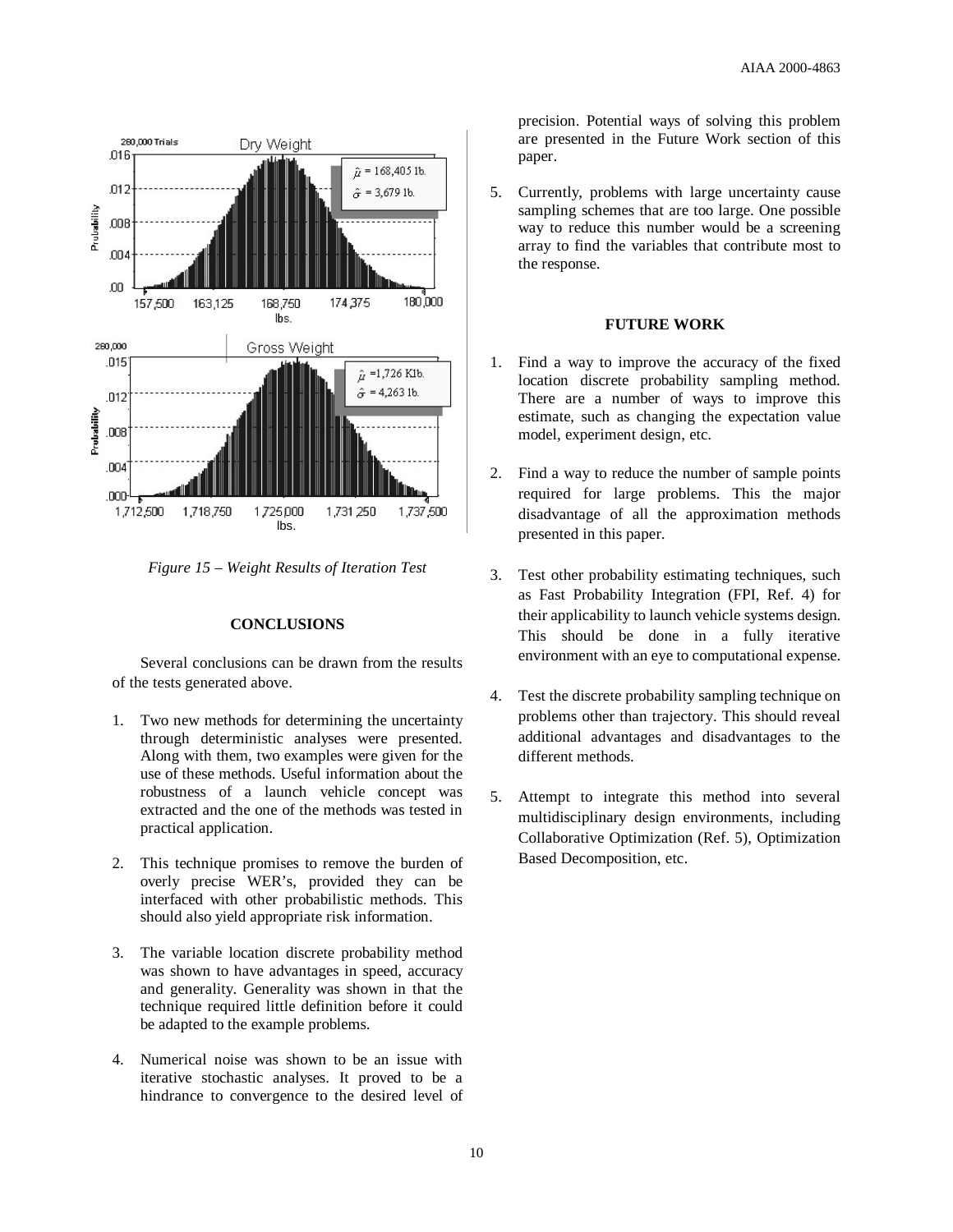#### REFERENCES

- 1. McCormick, David J. and Olds, John R., "System Robustness Comparison of Advanced Space Launch Concepts," AIAA paper 98-5209, October 1998.
- 2. Hogg, R. V., and Tanis, E. A., *Probability and Statistical Inference, 4 th Ed*., Prentice-Hall, Inc., Englewood Cliffs, NJ, 1993.
- 3. Brauer, G. L., Cornick D. E., and Stevenson, R., "Capabilities and Applications of the Program to Optimize Simulated Trajectories," NASA CR-2770, February, 1977.
- 4. Mavris, D.N., Mantis, G., Kirby, M.R., "Demonstration of a Probabilistic Technique for the Determination of Economic Viability," SAE-975585, 1997.
- 5. Braun, R. D., Moore, A. A. and Kroo, I. M., "Collaborative Approach to Launch Vehicle Design," *Journal of Spacecraft and Rockets*, Vol. 34, No. 4, 1997, pp. 478-486.